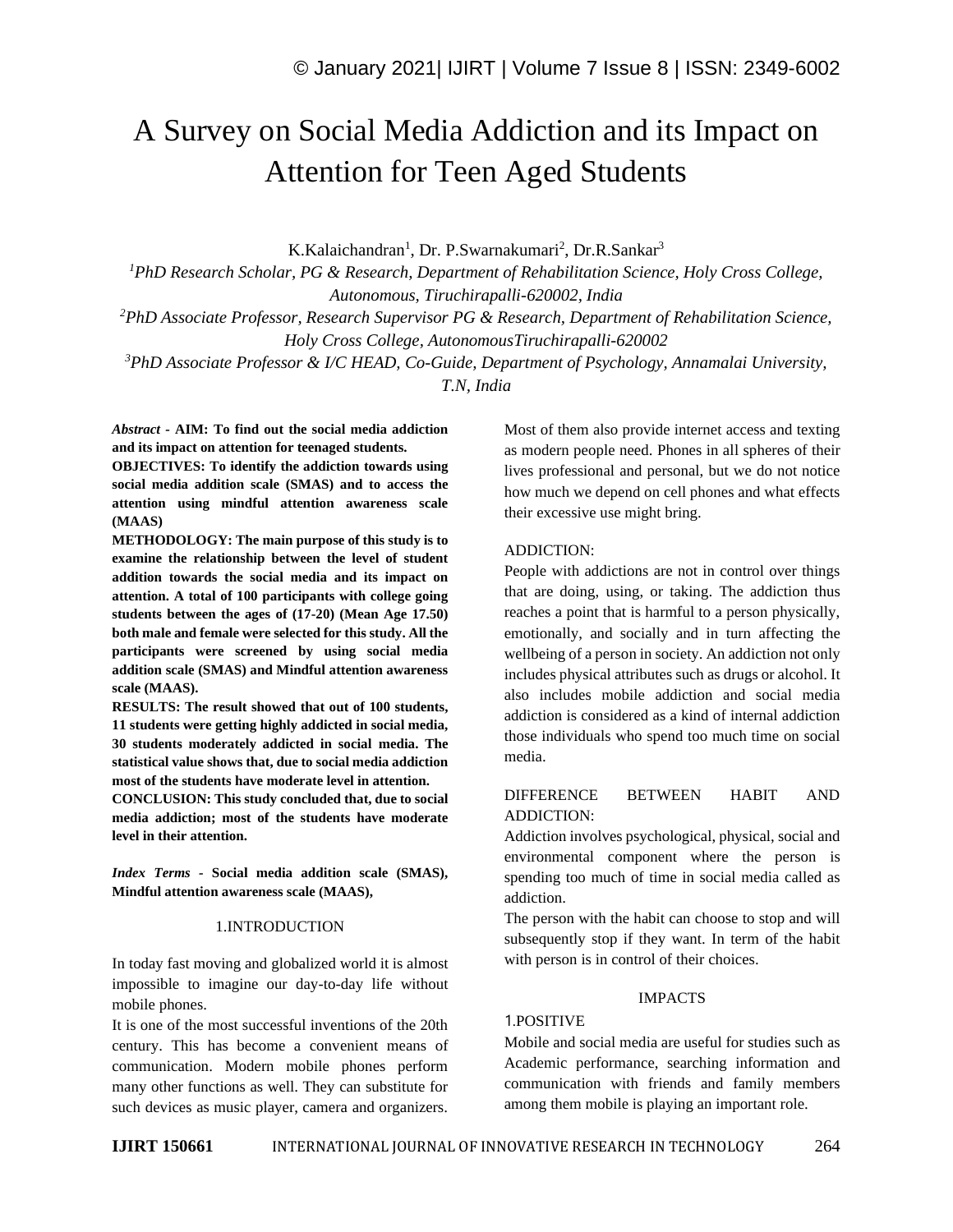## 2.NEGATIVE

Now a day's people communicate with families and friends using social media. It decreases the quality of interpersonal communication (verbal and non-verbal) and also affect the education, health and social life.

Most of the students using mobile phone for chatting typically playing online games and watching videos. This is one of the sources of distraction from studies. Social media addiction also causes the psychological problems like anxiety, depression, loneliness, lack of attention this will also affect the education.

## SOCIAL MEDIAL

Social media is computer-based technology that facilitates the sharing of ideas, thought and information through the building of virtual network and communities.

Social media originated as a way to interact with friends and family but was later adopted by business which wanted to take advantage of a popular new communication method to reach out to customers. The power of social media is the ability to connect and share information with anyone on earth or with many people simultaneously.

Social media is an ever-changing and ever evolving web-based platform.

## SOCIAL MEDIA ADDICTION

Social media use one of the most popular leisure activities among adolesants. Use of the social media has become a part of life of every student.

Social media addiction is a behavioral addiction that is characterized as being overly concerned about social media and devoting so much time and effect to social media that it impairs other important life areas. Addictive social medial use will look much like that of any other substance use disorder, including mood modification.

(Example): changes in emotional states, behavioral, cognitive and emotional preoccupation with social media.

The main objectives of this study are to find out the social media addiction among people and evaluating social media addiction through measuring social media addiction scale. Causes of attention problem among social media addictors through "Mindful attention awareness skill" program.

# 2.REVIEW OF LITERATURE

## AYLIN TUTGUN-UNAL et al (2015)

In this research, it was aimed to develop a scale to detect the social media addiction of university students. The data collection from 775 university students revealed that the scale was composed of four factors. of these four factors, the first one called as "occupation" explained itself 17% of the variance, the second one called as "mood modification" explained itself 9.8%of the variance, the third factor called as "relapse" 8.8% of the variance itself, the fourth factor called as "conflict" explained itself 23.5% of the variance. these four-factor composed of 41 items totally explained 59% of the variance altogether. As a result of the studies conducted, the scale was found to be valid and reliable and named "social media addiction scale" (SMAS).

## KANOKPORN SRI WILAI et al (2016)

The aim of this study is to investigate the impacts that social media addiction has on mindfulness and choice of coping strategy, as well as to explore the consequence on emotional exhaustion. the survived data were collected from 211 employees in 13 enterprises in Thailand. The result from partial least square structural equation modeling revealed that people who are highly addicted to social media tended to have lower mindfulness and tended to use emotion coping strategy are also subsequently associated with higher emotional exhaustion.

#### MEHMET ALIGAZI et al (2017)

Social media has become an indispensable part of our daily lives. Although there are many useful applications of social media, the excessive use of this medium led to leave personal, social and occupational problem. A total of 350 students' study at communication faculty of inonu university through social media selected via simple random sampling online via social media to measure social media addiction. The aim of the study to identify whether there is a statistically significant differentiation between social media addiction level of user.

## CENGIZ SAHIN (2018)

This study is to develop a valid and reliable measurement tool to determine the social media addiction of school and university students -998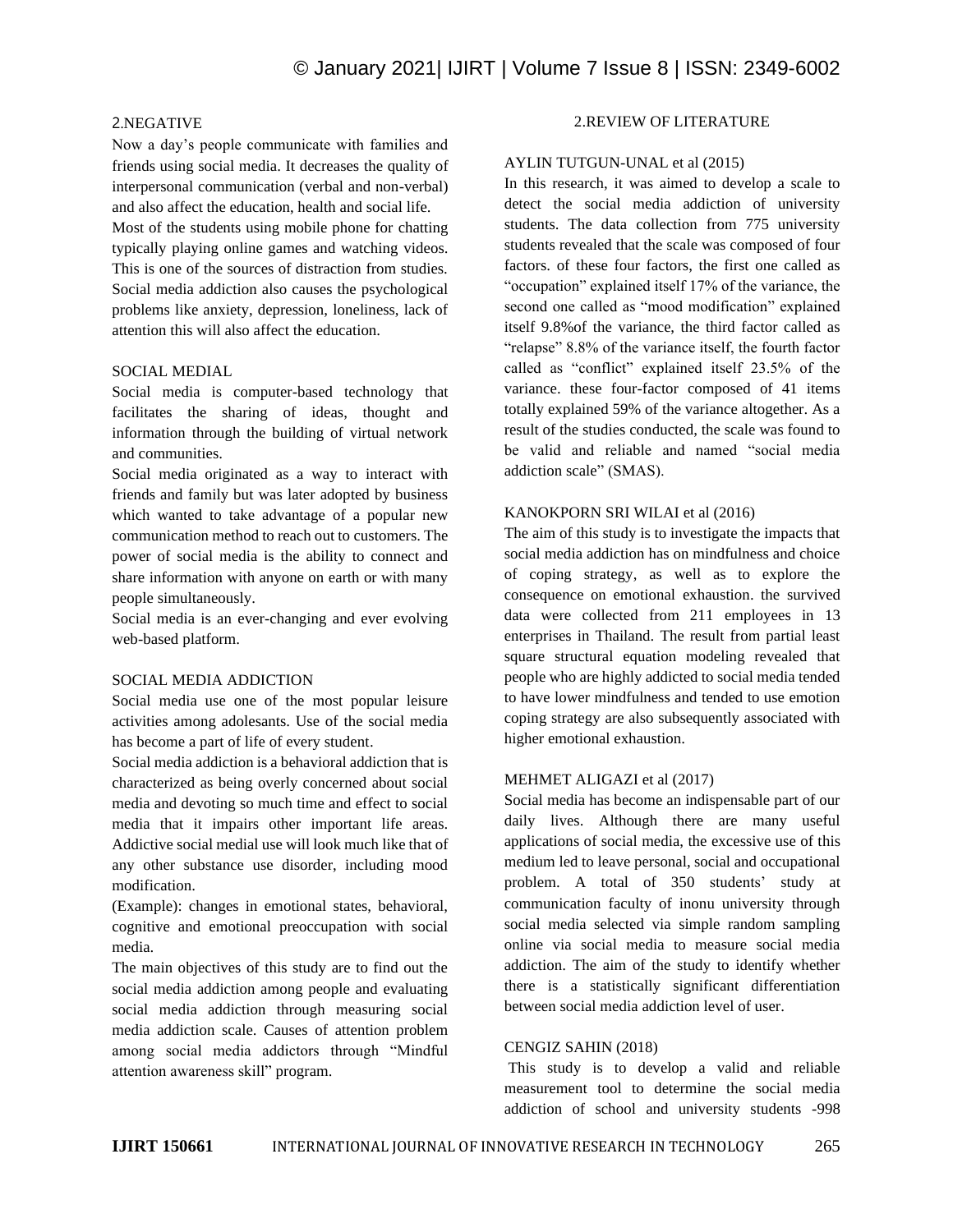students participated in the study. Test related method was used to determine .the consistency of the scale with the participation of 224 students; exploratory factor analysis , confirmatory factor analysis ,total item correlation , means difference between upper and lower groups , internal consistency coefficient and test-retest correlation coefficient were calculated within the scope of assessing the validity and reliability of the research.tn this conclusion SMA-SF is a 5 point likert –type scale consisting of 2g items grouped under 4 factors. The statistical analysis indicated that the scale is valid and reliable enough to be used in determining the some add of school and university students.

## YUBU HOU et al (2019)

The research examined the relation of social media addiction to college students. Mental health academic performance. investigated health academic performance. investigated the role of self-esteem as a mediator for the relations, and further tested the effectiveness of an intervention in reduce social media addiction and its potential adverse outcomes. in study 1 used a survey method with a sample of college students (n=232) and found that social media addiction was negatively associated with the student's mental health and academic performance and that the relation between social media addiction and mental health was mediated by self-esteem .in study 2 developed and tested a two – stage self-help intervention program. results showed that the intervention was effective in reducing the student's social media addiction and improving their mental health and academic efficiency.

## MINDFULNESS ATTENTION AWARENESS SCALE:

## JAMES MACKILLOP. EMILY J. ANDRESON N (2007)

A total number of 727 students recruited at the state university at New York at Binghamton. Of these individuals, 16 did not provide complete MAAS data and were excluded from subsequent analysis. Of those who provide complete data this sample was declined to answer. The participants were primarily college fresh man and sophomores aged 18 to 19 years. Women comprised 53% of this sample, men comprised 33% sample, and 14 % did not provide their gender.

## ESTHER I .de bruin et al (2011)

In total number of 781 high school students from to high school in nether land one in the most urban area other in the rural area. This questioner was administered in the classroom and two of the project members were present to supervise the administration and to assist the adolescent where necessary males and females did not differ in MAAS - A scores. Mindfulness as measure by their MASS – A correlated positively with quality of life, but an expected positive relationship and reliable Dutch measure of mindfulness for adolescents. The factor structural, internal consistency, convergent and divergent validity as well as their relationship to quality of life are comparable to the original MASS – A.

## KIRK WARREN BROWN, et al (2011).

The present studies were designed to valid among 102 adolescents a measure of mindfulness previously validated for adults 14 -18 years. participants randomized to a mindfulness-based stress reduction intervention showed significant increases in MAAS score. From base line to three months follow up, relative to non-significant score changes among treatment as usual participant. increase in MAAS -A score among mindfulness-based stress reduction participant were significantly related to beneficial changes in numerous mental health indicators.

## 3.MATERIALS AND METHODS

The experiment was conducted between the undergraduate students from Annamalai university between the age of 16 to 20 years old (Both male and female). this purpose of the study was explained to the student and an informed consent was given in their known language. SOCIAL MEDIA ADDICTION SCALE AND MINDFULL ATTENTION AWARENESS SCALE was to assess the social media addiction and its impact on attention.

#### SOCIAL MEDIA ADDICTION SCALE

In this experiment, social media addiction is identified using "social media addiction scale". Participants each completed a set of questionnaires' in class.

SCORING OF THE SCALE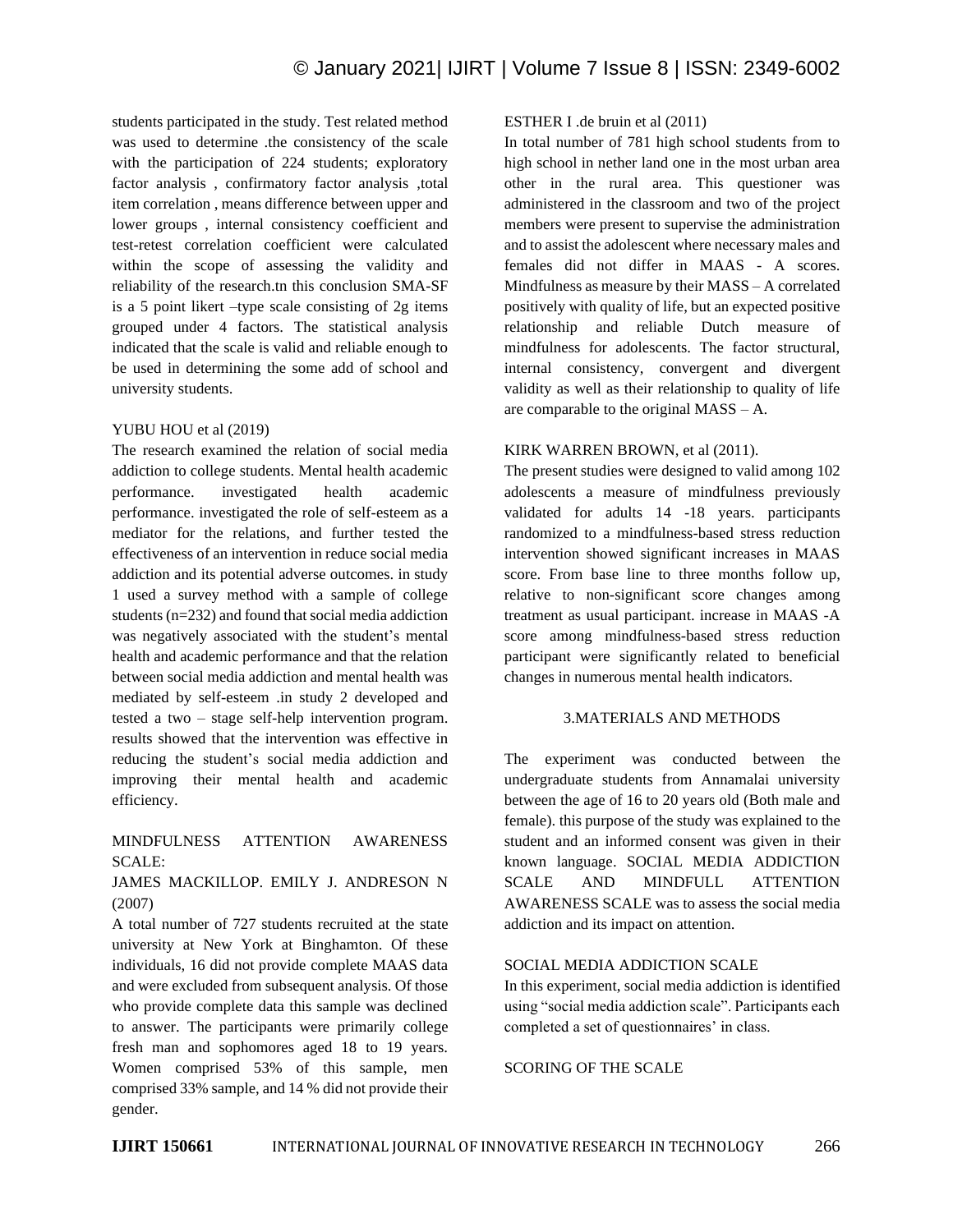Social media addiction scale-student form is a 5-point scale which consists of 29 items and 4 sub dimensions. The highest point is 145 and the least one is 29. The highest score indicated that agent perceives himself as a "social media addict". MINDFUL

## ATTENTION AWARENESS SCALE

Mindful attention awareness scale is used to measure individual's mindfulness level. Depend upon the social media addiction scale –student form Identified the addicted people who are all addicted to social media they completed, another set of "mindful attention awareness scale" questionnaires.

## **SCORING**

Mindful attention awareness scale consists of 14 items on 6-point scale. Ranging from 1" almost always" to "almost never" Higher scores are indicated of higher trait mindfulness.

## 4.DATA ANALYSIS AND RESULT

Table 1 show mean score of high addiction.

| Mean<br>Score | Age   | Never | Rarel | Somet<br><sub>1</sub> me | Ofte<br>n | Alw<br>ays |
|---------------|-------|-------|-------|--------------------------|-----------|------------|
|               | 18.55 | 1.272 | 5.090 | 12.72                    | 9.45      | 12.5<br>45 |

Graph 1, showing ratings on social media addition scale (SMAS) among the participants of high addiction



Table 2, show mean score of moderate addiction

| Mea  | Age   |      |       | Neve   Rarel   Sometim   Ofte |      | Alway |
|------|-------|------|-------|-------------------------------|------|-------|
| n    |       |      |       | e                             |      |       |
| Scor | 18.66 | 7.23 | 8.733 | 11.3                          | 7.93 | 5.933 |
| e    |       |      |       |                               |      |       |

Graph 2, showing ratings on social media addition scale (SMAS) among the participants of Moderate Addiction



Table 3, show mean score of less addiction

| Mea  | Age   |      | Neve   Rarel   Someti |        | Often | Alwa  |
|------|-------|------|-----------------------|--------|-------|-------|
| n    |       |      |                       | me     |       | VS    |
| Scor | 18.89 | 12.0 | 11.25                 | 11.487 | 4.153 | 2.025 |
|      |       |      |                       |        |       |       |

Graph 3, showing ratings on social media addition scale (SMAS) among the participants of Less Addiction



Table 4, show mean score of no addiction

| Mea  | Ag  | Neve  | Rarel | Sometim | Ofte | Alway |
|------|-----|-------|-------|---------|------|-------|
|      | е   |       |       |         |      |       |
| Scor | 20. | 19.70 | 10.7  | 8.30    | 1.60 | 0.7   |
|      |     |       |       |         |      |       |

Graph 4, showing ratings on social media addition scale (SMAS) among the participants of No Addiction



Table 5; show mean score of MAAS-A

| Me  | Alm  | Very   | Some   | Somew   | Very    | Alm  |
|-----|------|--------|--------|---------|---------|------|
| an  | ost  | freque | what   | hat     | infrequ | ost  |
| sco | alwa | ntly   | freque | infrequ | ently   | neve |
| re  | VS   |        | ntly   | ently   |         |      |